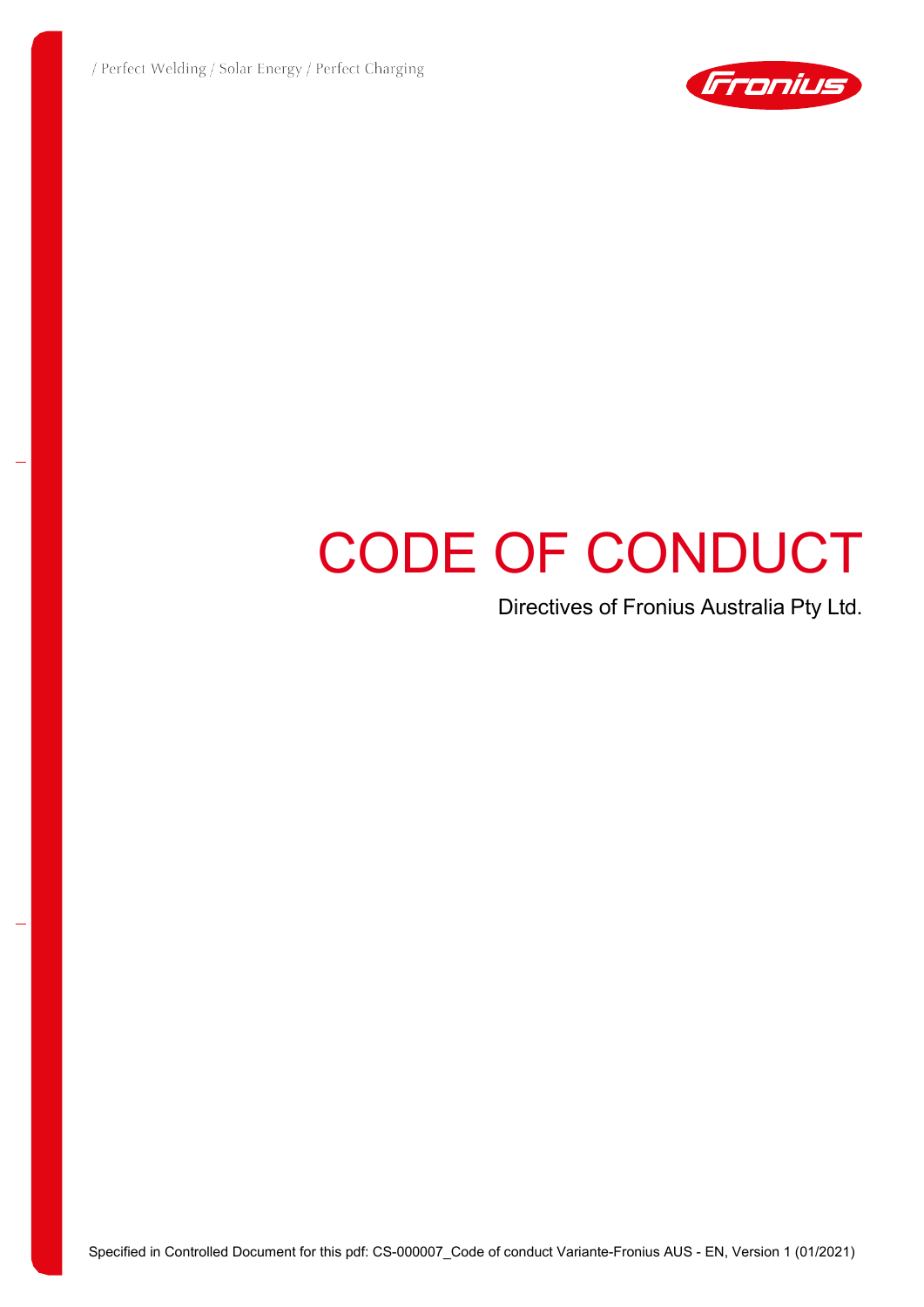

## **CODE OF CONDUCT**

Our values – Community, Innovation, Creativity, Sustainability, Quality Awareness and Cost Effectiveness – are the guiding principles at the heart of everything we do. Through this code of conduct, we are committing ourselves to acting responsibly and in an appropriate manner. In this way, our employees will be better equipped to make business decisions and take action as autonomous individuals.

Our employees are crucial to the success of our company because they are the bedrock of our reputation and of the trust that our customers place in us. It is precisely for this reason that clear ethical and moral principles need to be built into our business approach.

This code of conduct applies to all Fronius employees (which for the purposes of this code of conduct includes all executive, management and more junior employees, apprentices, interns and contract staff) regardless of their position within the company. We also expect our business partners to behave with integrity and in accordance with the law in line with this code of conduct.

Each and every employee is individually responsible for complying with and implementing the code of conduct. Managers are required to set a good example for employees by putting the code of conduct into practice themselves. They must also instruct their employees so that they know how to comply with the code of conduct, must check that their employees are actually following it and provide them with training.

When interpreting terms of the code of conduct, employees must also rely on their own judgement and must ask themselves whether a particular course of action is ethically or morally questionable, or could potentially provoke criticism. However, in those cases where legal regulations apply, there is absolutely no room for personal discretion.

If employees have any questions or doubts about the code of conduct, they are welcome to seek clarification from their line managers and the Managing Director, Ms. Keshia Noronho, at any time. The Managing Director is also the ultimate authority for settling controversies or questions of interpretation, and their interpretation shall be binding.

#### **The Managing Director can be contacted via the following e-mail address:**

[Noronho.Keshia@fronius.com](mailto:Noronho.Keshia@fronius.com)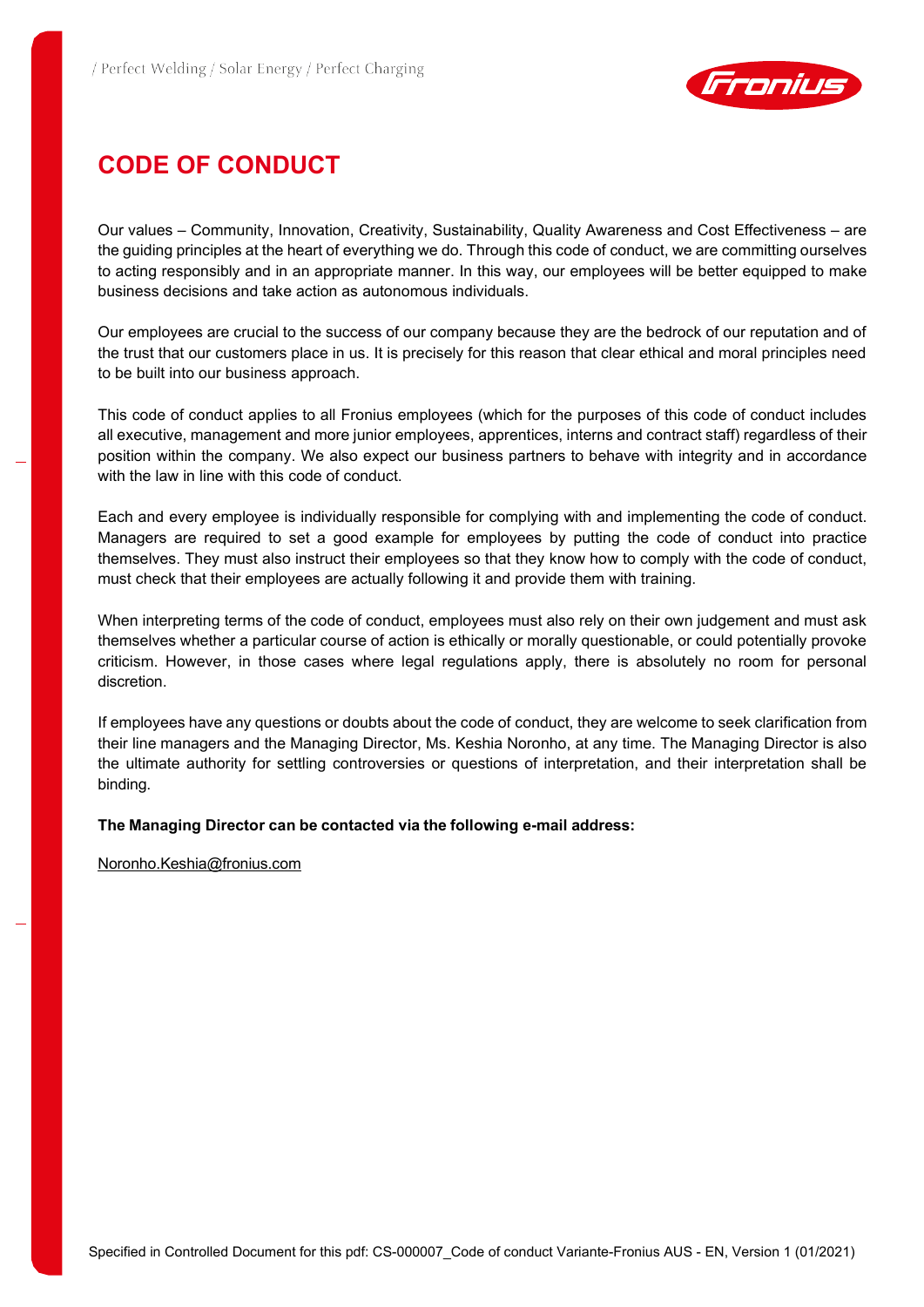

# **1 LEGISLATION/OTHER REGULATIONS**

Compliance with the applicable legislation and with internal and external regulations underpins all our business activities and decisions.

#### **2 FREE/FAIR COMPETITION**

Professional, fair and transparent conduct in the marketplace is conducive to safeguarding our interests in the long term and helps Fronius to securely maintain its competitiveness in a sustainable way.

- / When participating in the market, we steer clear of misleading or improper marketing arrangements, market abuse or concentrations of power. We avoid any restriction of free competition and any breach of competition and antitrust laws. We respond to the challenges of the market by ensuring that our employees are qualified and motivated, that our processes are efficient and that our products are of high quality.
- / In our dealings with our competitors, the following are strictly prohibited: arrangements of any kind relating to determining prices with competitors or resellers or production quantities; discrimination against other market participants; splitting or dividing up the market to effect competition by apportioning customers, suppliers, territories or business areas; exerting unreasonable pressure on business partners; sham offers and similar agreements with other competitors; collusive tendering; and any exchange of confidential information belonging to other market participants, including, in particular, price calculations, production capacities, production costs, terms and conditions of sale.
- / We do not discuss any internal matters with our competitors that could affect market behaviour, particularly prices and terms and conditions of sale, costs and calculations, stock lists and capacities, production schedules, strategic information of any kind, and confidential or protected information.
- / In cases where we receive such information unsolicited from third parties, this is to be documented and reported to the Managing Director.
- / We are sincere in our dealings with our suppliers and treat them fairly. We make purchasing decisions purely on the basis of quality, deadlines and prices.
- / Our cooperation in associations and lobby groups is geared towards positive economic development. All participation in and activities associated with such associations are subject to the above stipulations; it is forbidden to exchange market and price-related information or to exchange confidential company information.
- / Whenever conduct in breach of competition law is identified, it must be reported to the Managing Director immediately.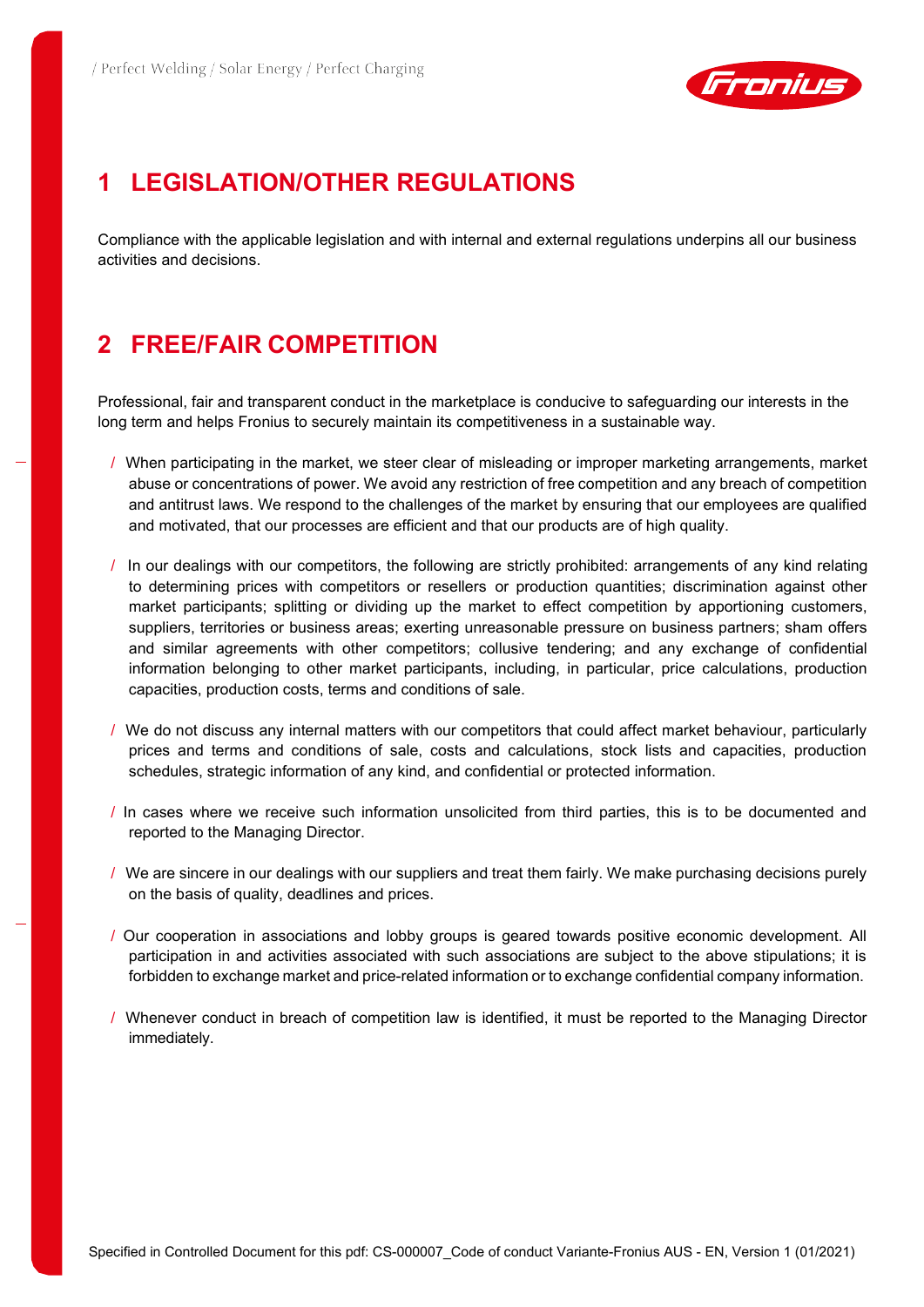

## **3 CORRUPTION/ BRIBERY/ MONEY LAUNDERING**

We reject corruption in any form. Corruption is the abuse, directly or indirectly, of one's influence or power for one's own personal gain or benefit. When accepting or granting benefits, we always take care to ensure that they are appropriate and do not reflect negatively on us in any way, irrespective of whether or not there is a criminal dimension involved.

Appropriate action must be taken to counter even the slightest hint of unacceptable or improper conduct. For this reason, all our employees are forbidden from granting or accepting benefits of any kind, particularly in cases where this could unduly affect business activities.

We do not tolerate any form of bribery. The granting or acceptance of gifts of any kind that give rise to obligations or expectations is alien to us and will not be tolerated.

By "gifts" we mean any form of advantage bestowed, in particular invitations or other benefits such as cash payments, vouchers/coupons, savings/reductions or intangible benefits. This does not include gifts of minimal value, hospitality that is provided as part of normal business practice, donations to people in need and sponsoring activities that are carried out with sufficient transparency.

Money laundering is the process of feeding sums of money or assets obtained by illegal means into the legal financial and business markets. The money mainly originates from prohibited activities such as tax evasion, bribery, blackmail, corruption, robbery, drug trafficking or the illegal arms trade. The purpose of the "laundering" process is to conceal these origins.

We are committed to compliance with all applicable anti-money laundering regulations. No flows of money are to be accepted if they could potentially be associated with money laundering. In cases of doubt, careful scrutiny is required.

#### **4 INTEGRITY/RESPECT**

Every human being is precious and unique. We value and foster the abilities of each individual. Our self-image and our code of conduct compel us to honour the dignity and personhood of each employee, to deal with one another respectfully and to have due and deliberate regard for diversity in a way that creates harmony.

Discrimination of any kind whatsoever will not be tolerated. This includes any form of discrimination on the basis of a person's views and beliefs; on cultural, religious or political grounds; on the basis of differing sexual orientations; and on the basis of differing mental or physical characteristics or abilities.

Similarly, under no circumstances will we tolerate any kind of sexual harassment. This also includes insinuating remarks or innuendos, whether made verbally or in writing, degrading expressions or comments of a similar kind or pictures and images of a similar kind.

Any form of human trafficking, child labour or forced labour is strictly prohibited and is not acceptable to Fronius even if only evident to a rudimentary extent.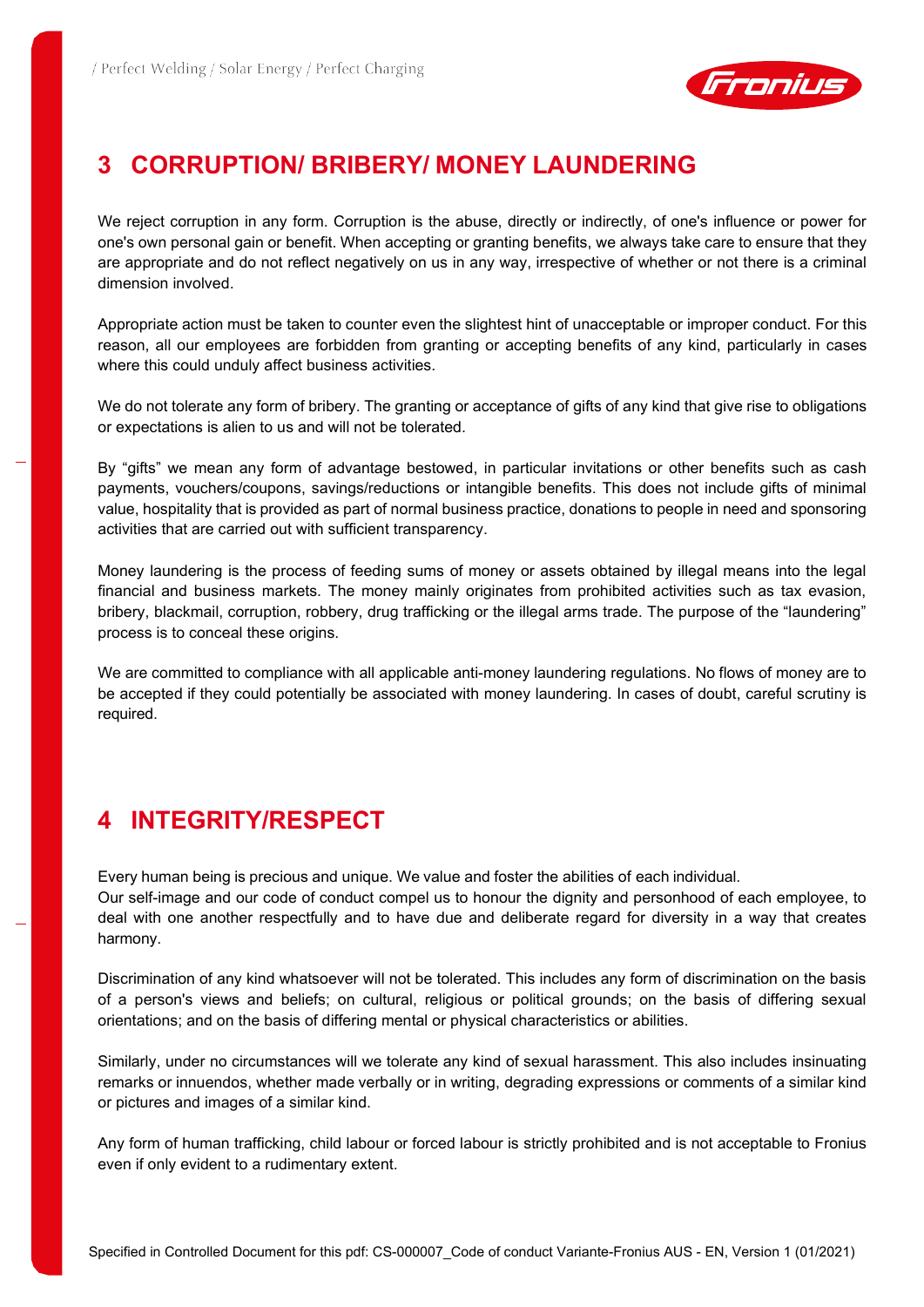

#### **5 CONFLICTS OF INTEREST**

We make our decisions objectively and impartially based on the facts. If employees enter situations where their own personal or economic interests come into conflict – or could potentially come into conflict – with the interests of Fronius, we expect them to act solely in the interest of Fronius. Every employee is required to fully disclose any current or potential conflicts of interest to their direct line manager immediately and unprompted, and – if necessary – to request special permission, even in cases where only a perceived conflict of interest of this kind might arise.

Participating in outside employment always requires prior written permission from the employee's direct line manager and the HR department must also be informed. This also applies to participation as a director or other office holder or in the supervisory or advisory boards of entities outside of the Fronius Group.

Economic involvement with competitors or business partners of Fronius (customers or suppliers) is forbidden. The only exceptions to this are minor shareholdings in listed companies, provided that these are in line with standard investment management practices. Managers must also make their direct line managers and the legal department of Fronius International aware – in a verifiable manner – of any shareholdings that their close family members have in competitors or business partners of Fronius. The legal department of Fronius International can be contacted via the following e-mail address: [legal@fronius.com.](mailto:legal@fronius.com)

Transactions with business partners must be reported to the employee's direct line manager well in advance of any contract negotiations in cases where close family members of the employee are involved in the corporate decisions of the business partner or are acting directly as negotiators on behalf of the business partner.

If employees have close family members working in the same department as themselves, they must disclose this to their direct line managers in a verifiable manner. By "close family members", we mean spouses, partners, parents, siblings and children.

#### **6 HANDLING OF COMPANY INFORMATION/ NON-DISCLOSURE**

Confidential information of any kind (financial data, contracts, correspondence, technical data) that is obtained in a professional capacity is intended exclusively for internal use and must not be utilised to pursue personal interests. Nor is it to be disclosed to external third parties without permission. Company information must always be kept safe and must be secured to prevent access by third parties.

The strictest confidentiality must be observed in relation to all company and business secrets as well as all matters relating to Fronius. Whenever the involvement of external partners is sought, suitable non-disclosure agreements must be put in place.

Employees remain bound by the non-disclosure obligation in full even after their employment comes to an end. All employees are required to protect the intellectual property belonging to Fronius and to prevent competitors or unauthorised third parties from accessing this exclusive knowledge. Employees must treat the intellectual property of Fronius as strictly confidential and use it exclusively for the purpose of carrying out their duties.

We respect the intellectual property of others. Fronius will not tolerate any illegitimate use of intellectual property that does not belong to Fronius. Fronius is aware of the highly sensitive nature of any personal data entrusted to it and are committed to ensuring its protection by handling it with care. This also applies to relevant data belonging to customers and suppliers.